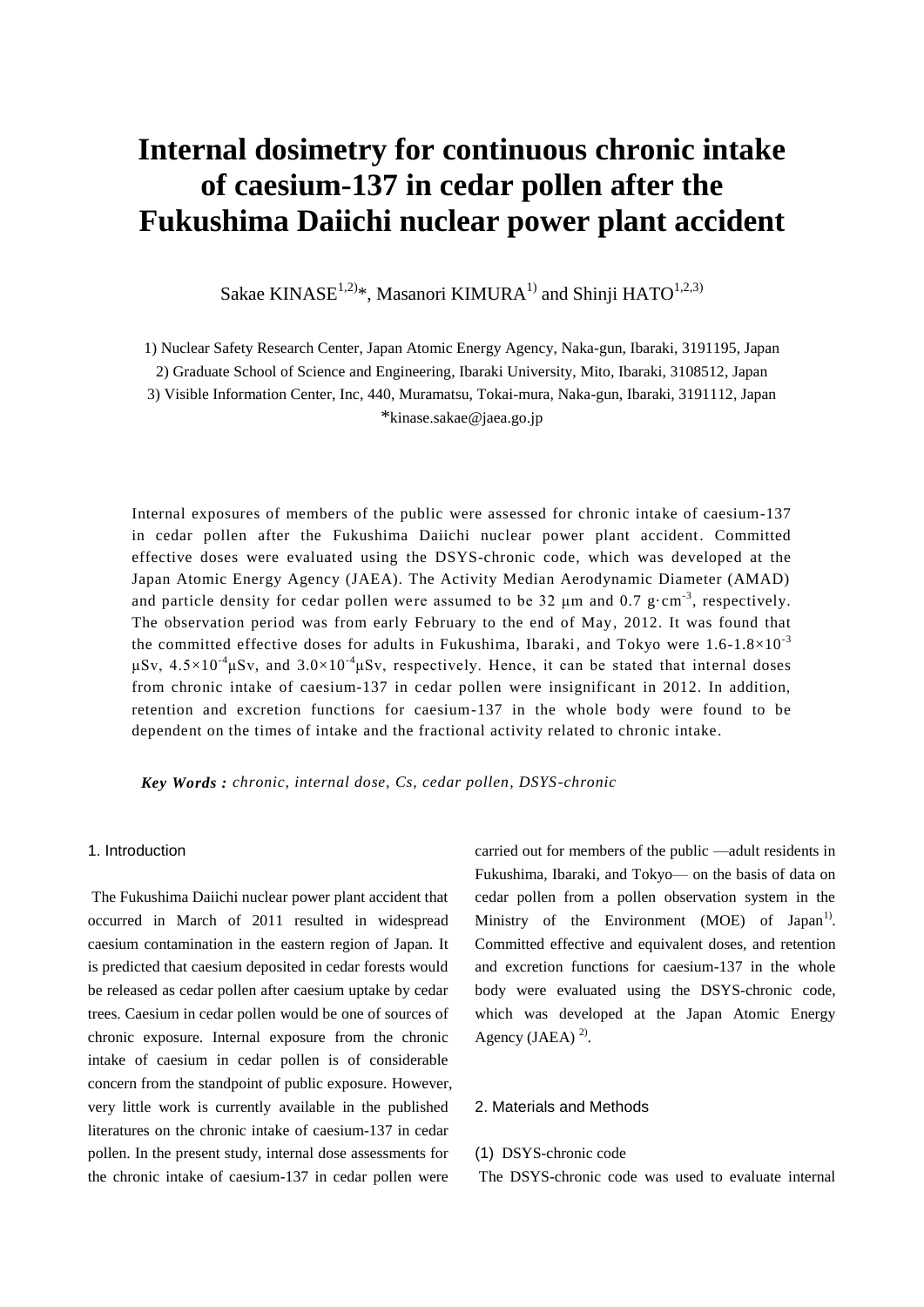

(a) Fukusima (Fukushima) and Mito (Ibaraki) (b) Iwaki (Fukushima) and Bunkyo (Tokyo)

Fig. 1 Caesium-137 concentration of cedar pollen in the air in Fukushima, Ibaraki, and Tokyo.

doses to members of the public for the chronic intake of caesium-137 in cedar pollen. The DSYS-chronic code can treat internal dosimetry for chronic intake using the International Commission on Radiological Protection's (ICRP's) respiratory tract<sup>3</sup>, gastrointestinal tract<sup>4</sup>, and biokinetic and bioassay models for ICRP Publication  $71^{5}$ . It enables the users to specify their own parameter values to their customized internal dose evaluations. Retention and excretion functions for caesium-137 in the whole body can be evaluated using the DSYS-chronic code.

## (2) Cedar pollen

Caesium-137 concentration of cedar pollen in the air in Fukushima, Ibaraki, and Tokyo was calculated conservatively on the basis of data on cedar pollen from a pollen observation system in the Ministry of the Environment (MOE) of Japan. It was assumed that the concentration of caesium-137 in cedar pollen was  $14.5 \times 10^{1}$  Bq·g<sup>-1</sup> (the weight of a particle of cedar pollen was  $12\times10^{-9}$  g) in accordance with a report from the forestry agency of Japan $^{6}$ . In the present study, the observation period was from early February to the end of May, 2012.

### (3) Internal dose assessments

Internal doses to adult residents in Fukushima, Ibaraki, and Tokyo for the chronic intake of caesium-137 in cedar pollen were evaluated. In addition, retention and excretion functions for caesium-137 in the whole body were evaluated to refine dose assessments. The periods of intake by inhalation of caesium-137 in cedar pollen were determined to be the periods of cedar pollen observations in each area. The breathing rate of the adult was assumed to be  $22.2 \text{m}^3 \cdot \text{d}^{-1}$  to estimate caesium-137 intake<sup>5)</sup>. According to the report from the forestry agency of Japan, the Activity Median Aerodynamic Diameter (AMAD) and particle density for cedar pollen were to be 32 μm and 0.7  $g \cdot cm^{-3}$ , respectively<sup>6</sup>. They were considerably different from the ICRP defaults —1 or 5 μm AMAD and  $3 \text{ g/cm}^3$  particle density. The processes of cedar pollen deposition, transport, absorption, and formation of a fixed deposit in the respiratory tract were formulated in the ICRP's respiratory tract model<sup>3)</sup>.

## 3. Results and Discussion

# (1) Caesium-137 concentration of cedar pollen in the air

Figures 1 (a) and (b) show the caesium-137 concentration of cedar pollen in the air at Fukushima and Iwaki (Fukushima), Mito (Ibaraki), and Bunkyo (Tokyo). There are fluctuations that occur during each day. From the figure, it can be stated that the caesium-137 concentration by region decreases in the order of Fukushima, Ibaraki, and Tokyo.

## (2) Internal doses

Table 1 lists the committed effective doses to adult residents at Fukushima and Iwaki (Fukushima), Mito (Ibaraki), and Bunkyo (Tokyo) for chronic intake of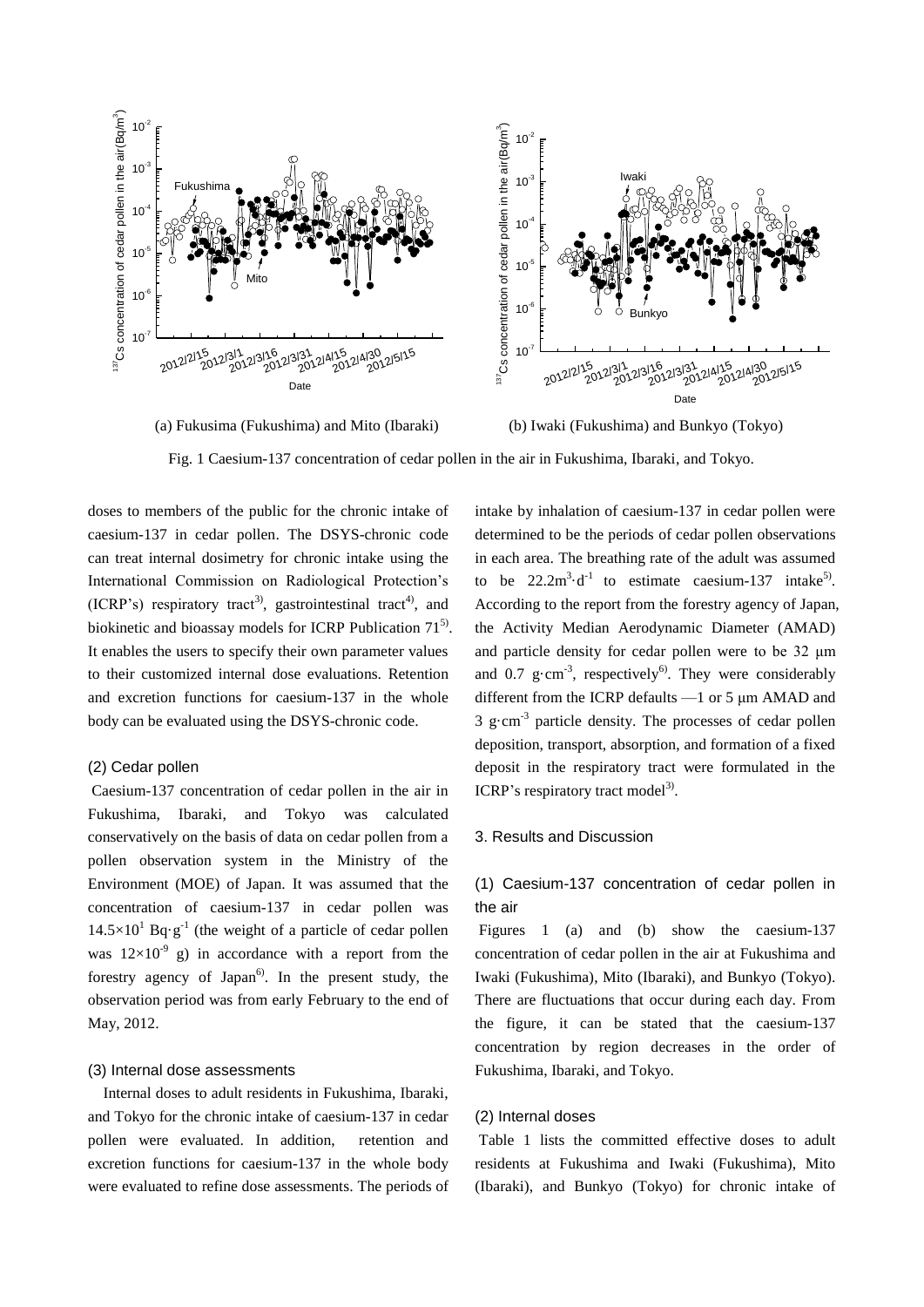

(a) Fukusima (Fukushima) and Mito (Ibaraki) (b) Iwaki (Fukushima) and Bunkyo (Tokyo)

Fig. 2 Caesium-137 inhalation: predicted values (Bq per Bq intake) following chronic intake in Fukushima, Ibaraki, and Tokyo.

caesium-137 in cedar pollen. The larger the distance from the Fukushima Daiichi nuclear power plant, the lower are the doses. It was found that committed effective doses from chronic intake of caesium-137 in cedar pollen were small and insignificant in 2012. Table 2 lists the committed equivalent doses to adult residents at Iwaki (Fukushima) for chronic intake of caesium-137 in cedar pollen. There is no great difference among the committed equivalent doses since the systemic caesium in the biokinetic model is taken to be distributed uniformly throughout all body tissues.

Retention and excretion functions for the chronic intake of caesium-137 are shown in Fig. 2. Data are given for time periods up to  $10<sup>3</sup>$  days from the observation start date, which was in early February. Whole-body activity increases until the intake is stopped, after which it decreases. The retention and excretion functions for caesium-137 in the whole body were found to be dependent on the times of intake and the fractional activity related to the chronic intake. Retention and excretion functions for continuous chronic intake, which are evaluated using the DSYS-chronic code, may be useful since they may provide reassurance that intake is indeed low.

## 4. Conclusions

Committed effective and equivalent doses to adult residents in Fukushima, Ibaraki, and Tokyo for the chronic intake of caesium-137 in cedar pollen were evaluated using the DSYS-chronic code. Retention and excretion functions were also evaluated to refine the dose

| Table 1 Committed effective doses to adult for chronic |  |
|--------------------------------------------------------|--|
| intake of caesium-137 in cedar pollen                  |  |

| City          | Commited effective dose |
|---------------|-------------------------|
|               |                         |
|               | $(\mu Sv)$              |
| Fukushima     | $1.6 \times 10^{-3}$    |
| Iwaki         | $1.8 \times 10^{-3}$    |
| Mito          | $4.5 \times 10^{-4}$    |
| <b>Bunkyo</b> | $3.0\times10^{-4}$      |

Table 2 Committed equivalent doses to adult at Iwaki for chronic intake of caesium-137 in cedar pollen

| Organ                | Commited equivalent dose |
|----------------------|--------------------------|
|                      | $(\mu Sv)$               |
| Adrenals             | $1.8 \times 10^{-3}$     |
| <b>Brain</b>         | $1.5 \times 10^{-3}$     |
| <b>Breasts</b>       | $1.4\times10^{-3}$       |
| Colon                | $1.9\times10^{-3}$       |
| ET region            | $3.9 \times 10^{-3}$     |
| Kidneys              | $1.7 \times 10^{-3}$     |
| Liver                | $1.7 \times 10^{-3}$     |
| Lungs                | $1.6 \times 10^{-3}$     |
| Muscle               | $1.6 \times 10^{-3}$     |
| LLI_wall             | $2.1 \times 10^{-3}$     |
| Oesophagus           | $1.7 \times 10^{-3}$     |
| Ovaries              | $1.8 \times 10^{-3}$     |
| Pancreas             | $1.8\times10^{-3}$       |
| Small intestine wall | $1.8 \times 10^{-3}$     |
| Stomach wall         | $1.7 \times 10^{-3}$     |
| Spleen               | $1.7 \times 10^{-3}$     |
| <b>Testes</b>        | $1.6 \times 10^{-3}$     |
| Thymus               | $1.7 \times 10^{-3}$     |
| Thyroid              | $1.7 \times 10^{-3}$     |
| ULI_wall             | $1.8 \times 10^{-3}$     |
| Uterus               | $1.8 \times 10^{-3}$     |
| Urinary bladder wall | $1.8 \times 10^{-3}$     |
| Skeleton             | $1.8 \times 10^{-3}$     |
| Red bone marrow      | $1.7 \times 10^{-3}$     |